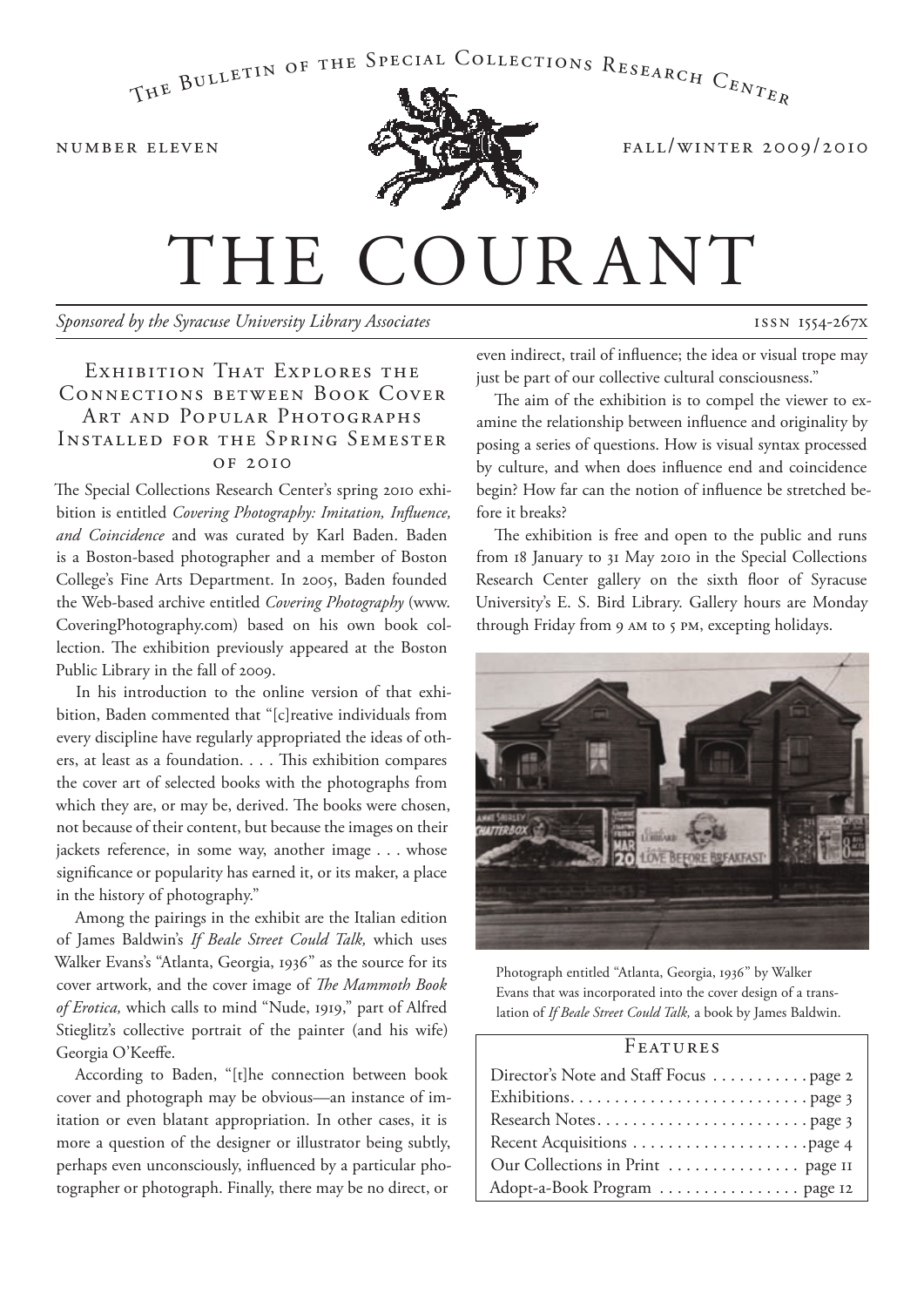#### Director's Note

I am reading *Moby Dick* on my cell phone—and I love it. I can change the typeface to suit my taste and even turn a virtual page with a tap of my fingertip. It is much less cumbersome than my worn, yellowing, Penguin Classics edition. Meanwhile, Google's scanners whir away as millions of texts from the world's great libraries are converted into electronic bits and bytes. On Christmas Day 2009, Amazon. com reached a milestone, selling more e-books than print books. Skeptics remain (in fact, many of them are probably avid *Courant* readers), but it would appear that the age of the e-book, along with its concomitant skills of "e-reading" and "e-writing," has arrived.

The book is a technology—a tool for recording and disseminating the written word. For more than four hundred years, its primacy in that role was unchallenged. My intention here is not to pronounce the book dead. Rest assured, libraries will continue to collect books. Rather, I wish to emphasize that all technology changes, and that we must contend with evolving media if we are to continue to collect the best recorded knowledge. Quietly, we have been collecting beyond the book for years. For example, our collections include Margaret Bourke-White's photographic negatives, Marcel Breuer's architectural renderings, and a 16 mm film of Albert Schweitzer at his hospital in Lambaréné. In the near future, we will no doubt accept floppy disks containing manuscripts by contemporary novelists.

This, in part, was the reasoning behind Dean Suzanne Thorin's recent decision to place the Belfer Audio Archive under the administrative purview of the Special Collections Research Center. Syracuse University Library's sound archive dates to 1963. Its first director, Walter Welch, established a state-of-the-art re-recording laboratory, which gave the archive its national reputation. As with many of the library's special collections, the audio archive was housed in the onetime Continental Can factory located on Erie Boulevard. In 1982, with support from Arthur and Diane Belfer and the John Ben Snow Foundation, the university built the Belfer facility adjacent to Bird Library for housing the collections and the re-recording laboratory. At the time, that facility was the first of its kind and the standard to which many nascent audio archives aspired.

Today, the Belfer Audio Archive holds more than 340,000 recordings. It is the fourth largest sound archive in the country, and its collection of wax-cylinder recordings is second only to that of the Library of Congress. In 2008, Belfer accepted a major gift of 78 rpm records from the estate of Morton J. Savada, founder and proprietor of the Manhattan store Records Revisited. A grant from the Gladys Krieble Delmas Foundation will make it possible to digitize as many as six thousand cylinders by the end of 2010. (Digital audio files

of these recordings can be accessed via the library's Web site.) In 2008, the Andrew W. Mellon Foundation awarded Belfer \$250,000 to assist with the cataloging of 78 rpm records from the Decca label. This project, part of a broader effort involving Yale, Stanford, and the New York Public Library, concluded successfully in November 2009.

These recent successes follow two decades of struggle for Belfer. Hard economic times and its physical separation from Bird Library made it difficult to keep up with cataloging and programming demands in spite of the best intentions of the library administration and the archive's talented staff. The recent reorganization places the Belfer collections under the Special Collections Research Center and the re-recording efforts under the Conservation and Preservation Department. Moving forward, we will continue to perform the high-level re-recording that made Belfer famous in the late 1960s and the 1970s even as we adapt our infrastructure and work flows for a variety of media formats, including video and, conceivably, the born-digital.

In the meantime, the Special Collections Research Center will lend its expertise in public service, information technology, collection development, and cataloging to Belfer's truly "special" collections. In the spring of 2010, two initiatives will help restore Belfer's name to prominence. The first, led by Assistant Dean for Advancement David Murray, is a National Public Radio pilot called *Sound Beat*. Murray and a group of Syracuse University staff and students will choose an eclectic mix of historical recordings from Belfer's collections, conduct sufficient research to contextualize them, and script three-minute segments. James O'Connor has been chosen as the first of these *Sound Beat* assistant producers. The second initiative, *Replay: Sound,* is supported by the Mellon-funded Central New York Humanities Corridor. This day-long symposium on music sampling will be hosted at Lubin House in Manhattan on 9 April. The moderator is K. Matthew Dames, the library's copyright and information policy advisor. The proceedings will include leading figures in copyright law, including Google counsel William Patry, as well as a "demo" sampling of Belfer recordings by a professional disk jockey. We will film and stream the entire event via the Web. Registered guests will be able to submit content via the *Replay: Sound* Web site, which is currently under development.

Libraries are changing, and while special collections offer a refuge for the tangible in an increasingly virtual world, we must also prepare ourselves for the changing nature of primary sources. As we reposition the Belfer Audio Archive as a special collection, we should pause to reflect on the challenge that changing media—paper, wax, film, lacquer, or silicon poses. I realize that the challenge is not new. Consider that the earliest printed works modeled themselves on illuminated manuscripts, that the grooves on a 78 rpm record perform the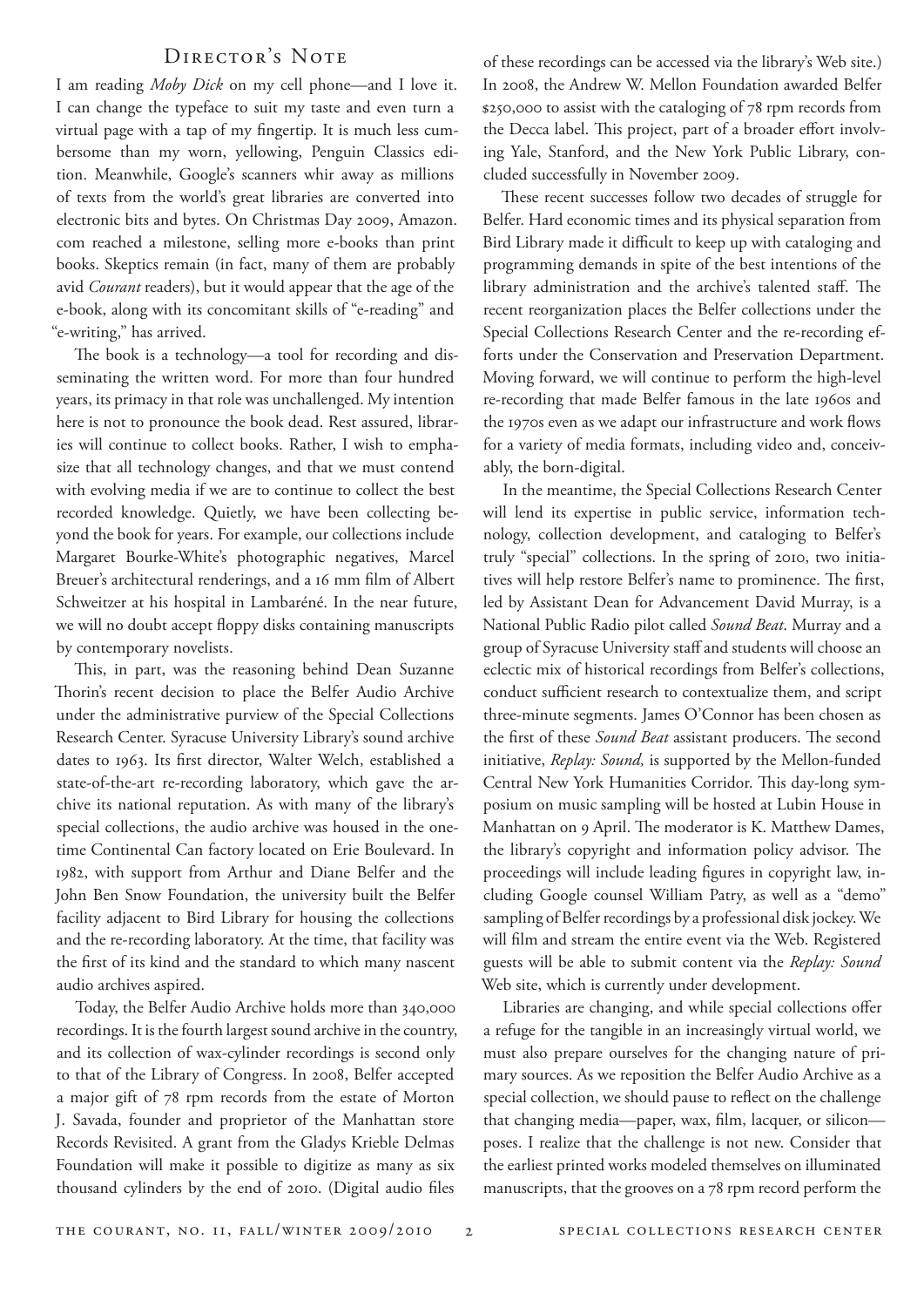same function as those on a wax cylinder, and that cellulose acetate has been the base for photographs, film, and early computer tapes. In other words, while the coming "age of the e-book" inspires anxiety in many of us, I would posit that it is more useful to consider the continuity—as opposed to the disruption—that characterizes such technological changes.

—Sean Quimby

#### STAFF FOCUS

In this issue's Director's Note, we introduced many *Courant* readers to the Belfer Audio Archive. In the Staff Focus, we would like to introduce you to Belfer's Mary Laverty. Laverty joined the staff of Syracuse University Library in 2008 as the Mellon cataloging librarian. In that capacity, she worked with the library's cataloging and metadata staff and a team of students to catalog some nine thousand 78 rpm records, mainly from the Decca label. Laverty is a doctoral candidate in Syracuse University's School of Education and holds a master's degree in Library and Information Science from the University of Texas at Austin. She is both a librarian and a teacher and serves as an adjunct faculty member with the Setnor School of Music. Since the conclusion of the Mellon grant, she has undertaken several projects at Belfer, including an effort to merge the Belfer 33⅓ LP collection with its counterpart in Bird Library.

Also new to special collections is Teresa ("Teri") Harris. Harris accepted the position of project coordinator for the *Marcel Breuer, Architect: Life and Work* digital project funded by a grant from the National Endowment for the Humanities. In that role, she is responsible for selecting relevant materials for digitization from archival collections at Syracuse University, the Smithsonian, the Bauhaus Archive in Berlin, and beyond. She will convene the project advisory board, coordinate meetings with faculty and colleagues, and lend her vision to the Breuer Web portal. She is a doctoral candidate at Columbia University, where she is finishing her dissertation on the Garden City movement in Germany between 1902 and 1922 under Museum of Modern Art curator Barry Bergdoll. The tentative title of her dissertation is "Transforming the City: The Kampffmeyer Family and the German Garden City Association." A native of the Lehigh Valley, Pennsylvania, Harris holds an undergraduate degree from Williams College.

#### E. S. BIRD LIBRARY EXHIBITIONS

All exhibitions in the sixth-floor gallery of E. S. Bird Library are open between 9:00 am and 5:00 pm, Monday through Friday, with the exception of holidays. A case on the first floor of the library usually conveys a sampling of the main exhibition on the sixth floor. For more details, please consult our Web site at http://scrc.syr.edu.

*Covering Photography: Imitation, Influence, and Coincidence* 18 January 2010–31 May 2010

For a description of this exhibition, please consult the story on page one of this publication.

#### RESEARCH NOTES by David Connelly

Little is known about the last years of Harriet Tubman's life. We know her as the Maryland woman who fled slavery about 1851, but who returned more than a dozen times to escort some seventy slaves to freedom in Canada. In 1859, Tubman purchased property in Auburn, New York, where she settled for the remainder of her life; few scholars, however, were interested in interviewing Tubman until well after 1913, when she died at ninety-one years of age. She was also illiterate and consequently left no letters.

Harriet Tubman lived her last decades in obscurity. It was not until 1938 that Earle Conrad, a researcher who had been raised in Auburn, began to separate the facts from the lore about this extraordinary woman. Even then, he had difficulty finding a publisher for his biography of her. The Osborne Family Papers at Syracuse University Library may be a fruitful place to recover details about Tubman's later years. Several members of the wealthy Osborne family watched over Tubman as she aged. One of them, John Henry Osborne, accompanied the abolitionist John Brown to Kansas in 1855 and 1856, and back in Auburn was the treasurer of the Harriet Tubman Home for the Aged and a Tubman benefactor. Unfortunately, John Osborne's home burned in 1904, destroying almost everything he owned. Few John Osborne letters remain in the Osborne Family Papers.

The collection does contain, however, hundreds of letters by Eliza Wright Osborne, another Tubman benefactor. She wrote many long, detailed letters to her family, often once or more per week. They make up a large share of the collection's one hundred and fifty thousand letters. Most of her letters were handwritten and difficult to decipher. It is doubtful any researcher has plumbed them all. Because they were rarely useful to my own research about her son, Thomas Mott Osborne, I passed over most of them until finding letters dated about 1904, when Eliza Osborne began dictating to a stenographer. Those apparently unpublished letters should encourage Tubman scholars to delve deeper into the Osborne collection. For instance, in a letter dated 16 December 1904, Eliza Osborne wrote to a daughter that, on that frigid December day, she sent a servant "out to Harriet's this morning to see if they were freezing. She found a pretty forlorn state of things. The cook stove is all burned out. . . . When she [Tubman] came to see me right after I got home [a walk of one mile] I asked her about her stores & she allowed the cook stove wasn't much use. I have ordered one sent to her. . . . It was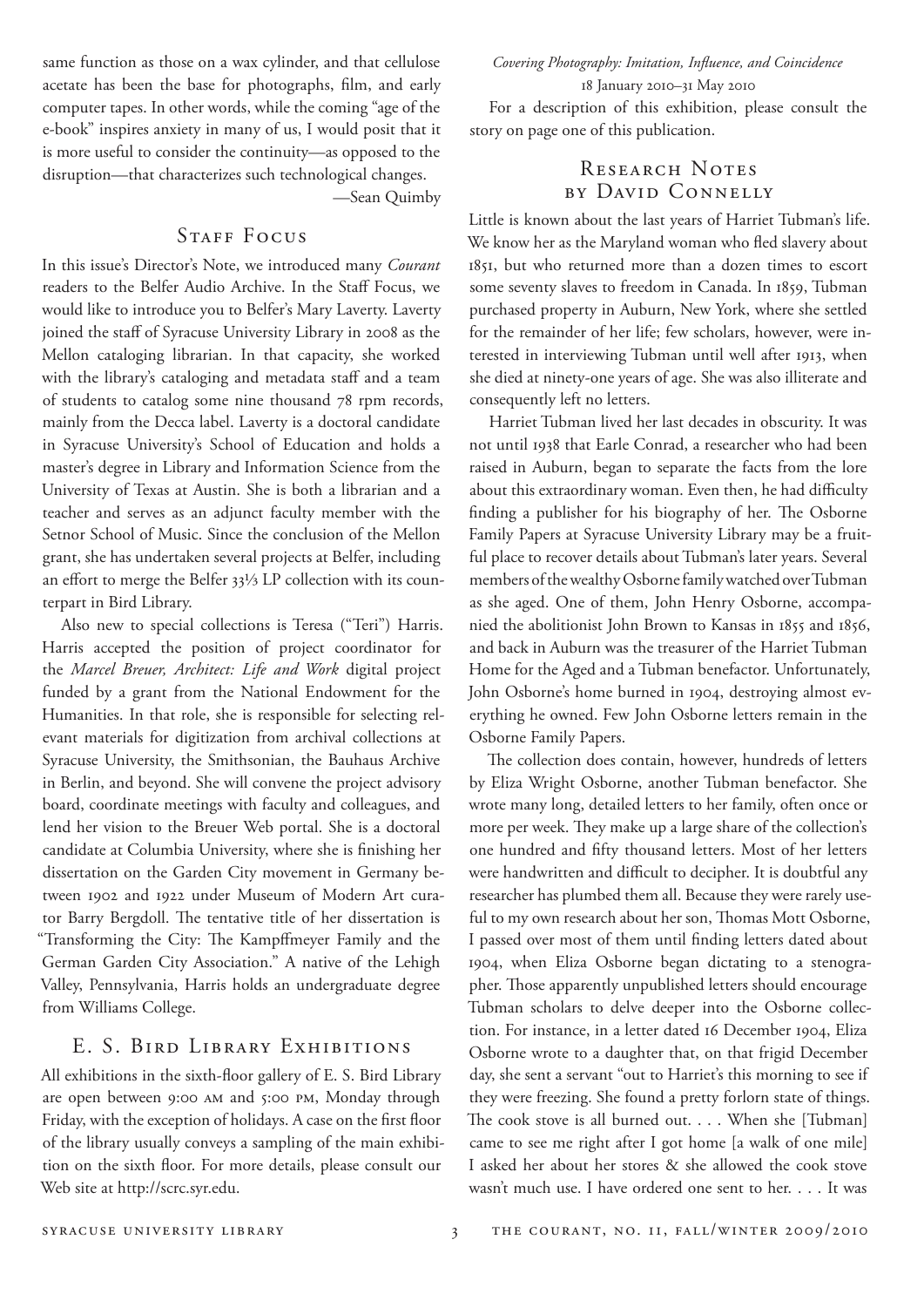cold as the Arctic region there. And Harriet [who would have been eighty-two years old] was the only one to see to the fire. Whoever else is there was in bed to keep warm I suppose. . . . Harriet is very miserable. I am having a basket of provisions got ready to send out after dinner." In another letter, dated 16 June 1906, Eliza Osborne writes that two out-of-town women had asked to be introduced to Tubman. At the Tubman complex, they found that two "old incumbents" of the household had just died, "so she [Tubman, now about eighty-four years old] was cleaning her house, cleaning the mattresses, emptying them out and washing the ticks, and getting things all in order. The yard was strewn and piled with old boxes and barrels, collected from the various stores. Harriet was using a washing machine out in the yard." Tubman expected the women, but when they arrived "she merely dried her hands and took us into her parlor, where the flies were buzzing about as if it were mid-summer." She was "really very entertaining." One woman paid one dollar apiece for two copies of "Harriet's Life," possibly Sarah Bradford's *Scenes in the Life of Harriet Tubman,* and fifty cents for a photograph. When Tubman left the room to fetch the photograph, "the elder lady said, 'How does she live; she has plenty, hasn't she?'" Eliza Osborne told the woman that Tubman had only what people gave her. "'She ought to be living in affluence,' the woman said. 'Well, she is not; she does not starve, but she lives very simply and cares for a great number of people.'"

In a 14 February 1911 letter, Eliza Osborne mentions that Tubman, then eighty-nine years old, had been hospitalized "some three weeks I think or four. She wants to come away[,] and they won't let her come until she pays. I tried to get word to the [hospital] manager [that] it was mighty silly for them to be enlarging the bill with the possibility of not getting any of it. If Fleming people . . . [the town of Fleming, where Tubman lived, abuts Auburn to the south] will pay half I will pay half. . . . I think \$8.00 a week is perfectly enormous for Harriet. That is what they are charging her thinking I will pay it[,] but I won't. I will help. She really ought to stay there longer[,] but she doesn't want to. . . . Dear me, she is one of the people who are living beyond all possibilities[;] it is such a pity. She has been so wonderful in all the days she was helpful." Tubman would live for two more years.

David Connelly is writing a biography of Thomas Mott Osborne.

#### RECENT ACQUISITIONS

We purchased the volume entitled *Caroline Westerley; or, The Young Traveller from Ohio* (New York: J. and J. Harper, 1833) by Mrs. Lincoln Phelps because it contained interesting observations on towns and cities in our region. On pages 170 and 171, for example, we have a description of Skaneateles from the supposed vantage point of a young girl traveling



The frontispiece from *Scenes in the Life of Harriet Tubman* (Auburn: W. J. Moses, 1869). This wonderful local tribute to one of the heroes of the Underground Railroad was written by Sarah H. Bradford of Geneva, printed by W. J. Moses in Auburn, and the image of Tubman in her outfit as a scout during the Civil War was engraved by J. C. Darby of Auburn. In the introduction, we learn that subscriptions were raised for the publication of the volume and for Tubman's benefit, and that Gerrit Smith made one of the most substantial of these. William H. Seward also facilitated the purchase of a home for Tubman in Auburn. A letter from Frederick Douglass in the book juxtaposed his own antislavery role with that of Tubman's: "You ask for what you do not need when you call upon me for a word of commendation. I need such words from you far more than you can need them from me, especially where your superior labors and devotion to the cause of the lately enslaved of our land are known as I know them. The difference between us is very marked. Most that I have done and suffered in the service of our cause has been in public, and I have received much encouragement at every step of the way. You on the other hand have labored in a private way. I have wrought in the day—you in the night. I have had the applause of the crowd and the satisfaction that comes of being approved by the multitude, while the most that you have done has been witnessed by a few trembling, scarred, and foot-sore bondmen and women, whom you have led out of the house of bondage, and whose heartfelt "God bless you" has been your only reward."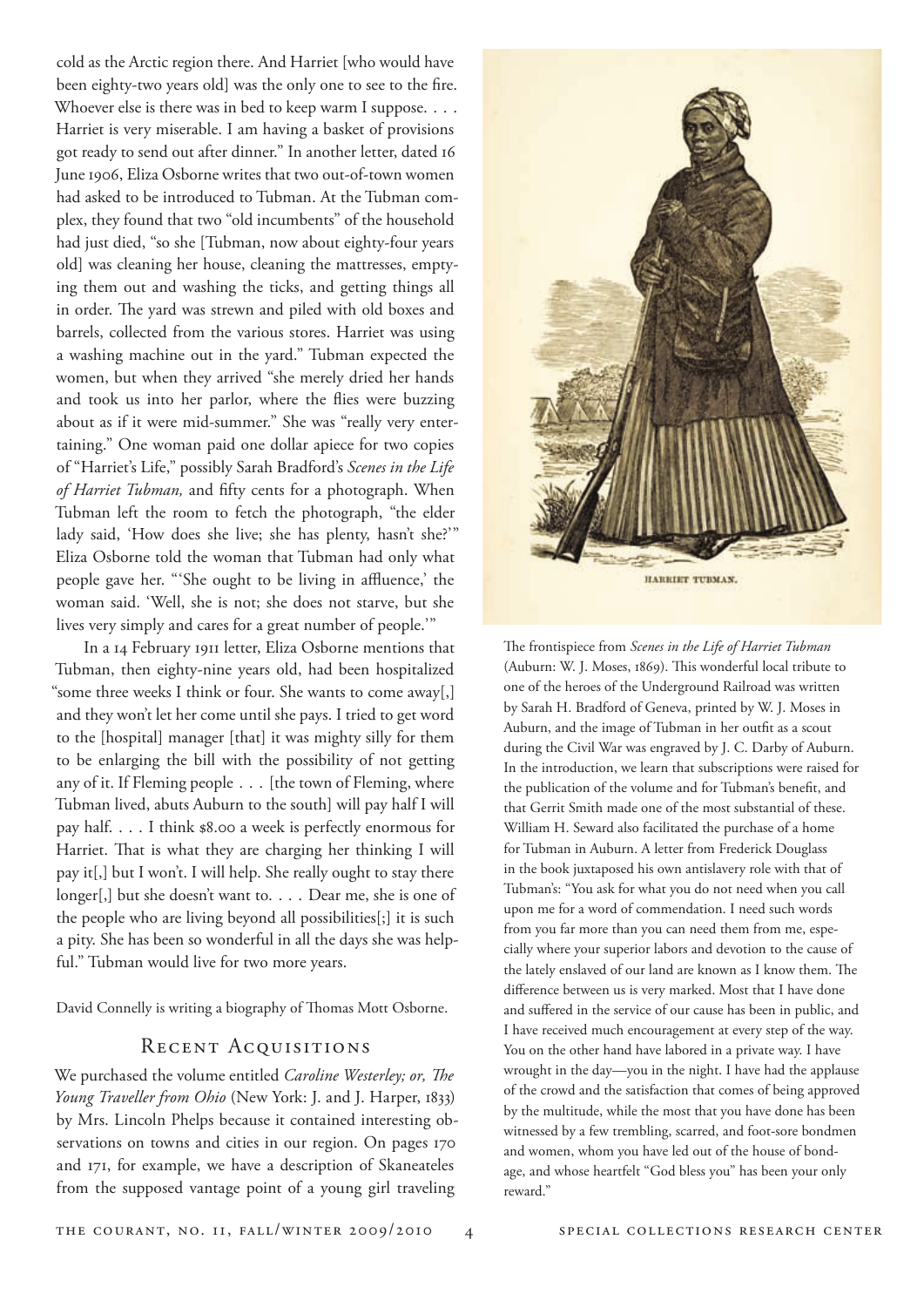

An image of the D. M. Osborne and Company factory in Auburn, New York, from an advertising pamphlet for its Kirby line of agricultural mowers and reapers dated August 1871 and entitled *The Latest News from Harvest Issued for the Fairs*. Coincidentally, this firm was owned by the same family reported upon in the research notes relating to Harriet Tubman in this issue.

across the central part of the state: "Whether it was that the interest I felt in the people whom we saw there communicated beauties to the scenery, or whether this is indeed an earthly paradise, I cannot exactly say; but indeed no spot which I have contemplated, since I left home, has seemed to me so beautiful as the country about Skeneateles Lake, especially that around the dwelling of Mr. K. The water of the lake looked purer, the foliage of the trees seemed more graceful, and the verdure of the fields more refreshing, than at any other place between that and our own delightful island on the Ohio. Although I was a little suspicious that imagination had, with her magic pencil, touched the landscape with more lively colours than did in reality exist, I find I am not alone in ranking that village among the first in this region, in point of beautiful and picturesque scenery. The shores of the lake are beautifully rounded, and present a luxuriant vegetation: the principal street of the village commands a full view of this calm and pure sheet of water. As I stood contemplating this scene, I was reminded of the descriptions I had read of the Cumberland lakes, in the north of England, particularly the Derwentwater. A few elegant mansions, surrounded with locust, weeping-willow, and elm-trees, added to the interest of the scene, by showing that the hand of taste and cultivation had been busy amid native beauty and elegance."

On page 180 of the same book, we have a depiction of Syracuse in 1833: "The village of Syracuse is near this place; it contains many fine modern-built brick houses. The hotel at which we stopped for the night is of brick, four stories high. From a cupola on the top we had an extensive view of the surrounding country, embracing Onondaga Lake, and the village of Salina, which is not more than one mile distant. Between the two villages is a handsome court-house; and I heard it remarked, that should the population of these places increase as it has done within a few years past, there will undoubtedly be seen, at no distant period, elegant buildings extending throughout the whole distance. Salina is so called from *sal,* salt; this village contains the principal salt-springs in the State, and is situated near the Onondaga, which is sometimes called the Salt Lake, from the quantity of salt waters around its shores, though the lake is itself pure. Salt is obtained from these waters either by solar evaporation or boiling. The vats for the evaporation of the water by the firstmentioned process are said to cover nearly one hundred acres. A gallon of water produces about one pound of salt. Besides salt, or the *muriate of soda,* this water contains small portions of the *muriate of lime, sulphate of lime,* the *oxide of iron,* and the *sulphate of magnesia*. The first salt-spring discovered here was observed by an Indian, from the circumstance of its be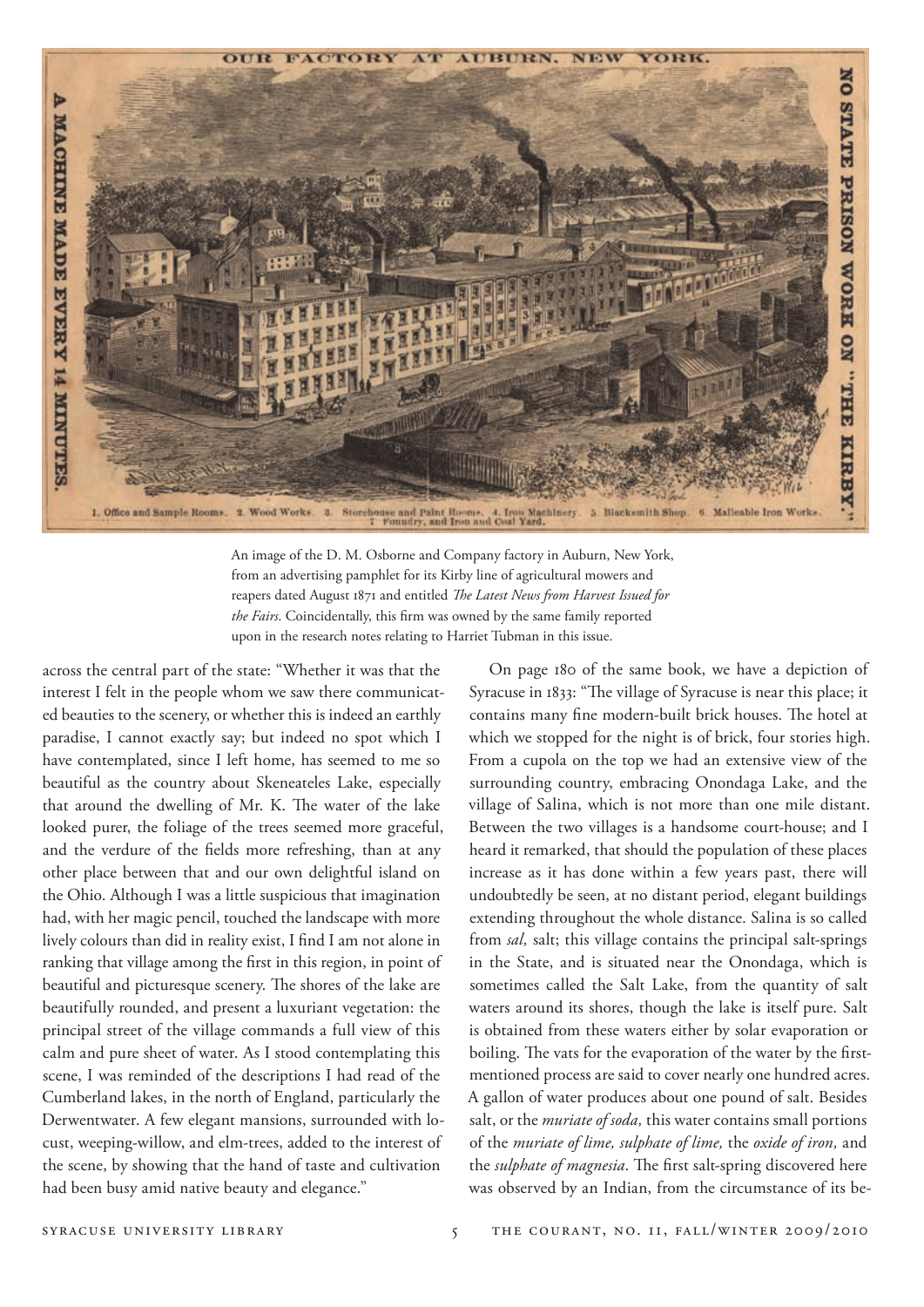ing a favourite resort of deer and other wild animals, who were fond of licking up the waters, and the soil over which they had passed."

 $\sim$ *Travels in the United States of America, and Part of Upper Canada* (Appleby, England: printed for the author, by R. Bateman, 1821) by William Dalton, a new acquisition, provides a perspective on this part of New York State just as the Erie Canal is beginning to function. The very favorable account of Auburn on pages ninety-two through ninety-four includes valuable commentary on the American judicial system: "Auburn . . . is a fine rising town upon the outlet of Lake Owasco. Here several streets, containing hundreds of neat and elegant houses, two or three churches, beautiful in the extreme, a state prison, gaol, &c., &c., stand upon a site, where, twenty-six years ago, only one cot was to be seen—this was the log hut of a miller!! The state prison at New York being too small, the legislature fixed upon Auburn as the most proper situation for the erection of another. The new prison is a massy building, and, though not finished, contains, we are informed, no less than one hundred and seventy inmates. It is well known that no country can boast of a less bloody penal code than the United States of America. The American criminal law, in civil courts, except in some extraordinary cases, only retaliates murder, or inflicts death on those who have themselves first committed this horrid crime. Their policy is, to subject the offenders to a confinement, proportioned in its duration to the magnitude of the offence proved to be by them committed; during which state of imprisonment, they are obliged to labour hard at their respective trades. It is contended that the idea of a rigorous confinement, for a long term of years, or perhaps for life, will be more likely to operate as a check upon the commission of crime, than that of premature death on the gallows, which, to a hardened villain, has little terror. The more sanguinary law is perhaps the less expensive. . . . Auburn is distant only five or six miles from the new canal. The beauty of its appearance;—the eligibility of its situation for manufacturing purposes, in the midst of one of the best tracts of land in the Union;—the healthy appearance of its inhabitants;—and, lastly, its rising importance;—render it a very interesting scene to the traveller or emigrant."

 $\sim$ 

On 11 November 1835, a fierce gale developed in the Great Lakes region. The schooner *Medora* of Oswego, New York, loaded with wheat and walnuts sailed "from the canal" (perhaps near Rochester) east-north-east bound for Oswego. On the morning of 12 November, her wreck was discovered at the mouth of Big Sandy Creek, and there were no survivors from its crew of eight. It is quite curious that the broadside that describes these circumstances (*An Ode on the Wreck of the* 



An engraving of Desiderius Erasmus of Rotterdam executed by Albrecht Dürer in 1526. We purchased an English-language translation of a pacifist tract by Erasmus entitled *The Plea of Reason, Religion and Humanity against War* (New York: Collins, 1813).

*Schooner "Medora," with the Loss of All on Board* [Ellisburgh, New York, 29 February 1836] composed by Royal M. L. Heath and recently purchased by us) is unrecorded in conventional cataloging, but on page 138 of issue 103 of volume eighteen of *Harper's New Monthly Magazine* for December of 1858, there is an almost complete transcription of the ode with the exception of one line. Not only is this broadside poem previously unrecorded in bibliographical databases, it is also the only known imprint from Ellisburgh (or Ellisburg), New York.

 $\sim$ 

We acquired a pamphlet entitled *A Description of the Habits and Superstitions of the Thugs; a Sect Who Profess to Be Divinely Authorized to Obtain Their Livelihood by a Systematic Course of Plunder and Murder* (Troy, N.Y., c1846) by Caleb Wright as a regional (and sensational) imprint. On page four, one is provided with a succinct account of the preferred technique of the Thugs by which their victims are "despatched": "Some variations have existed in the manner of perpetrating the murders; but the following seems to be the most general. While travelling along, one of the gang suddenly throws the rope or cloth round the neck of the devoted individual, and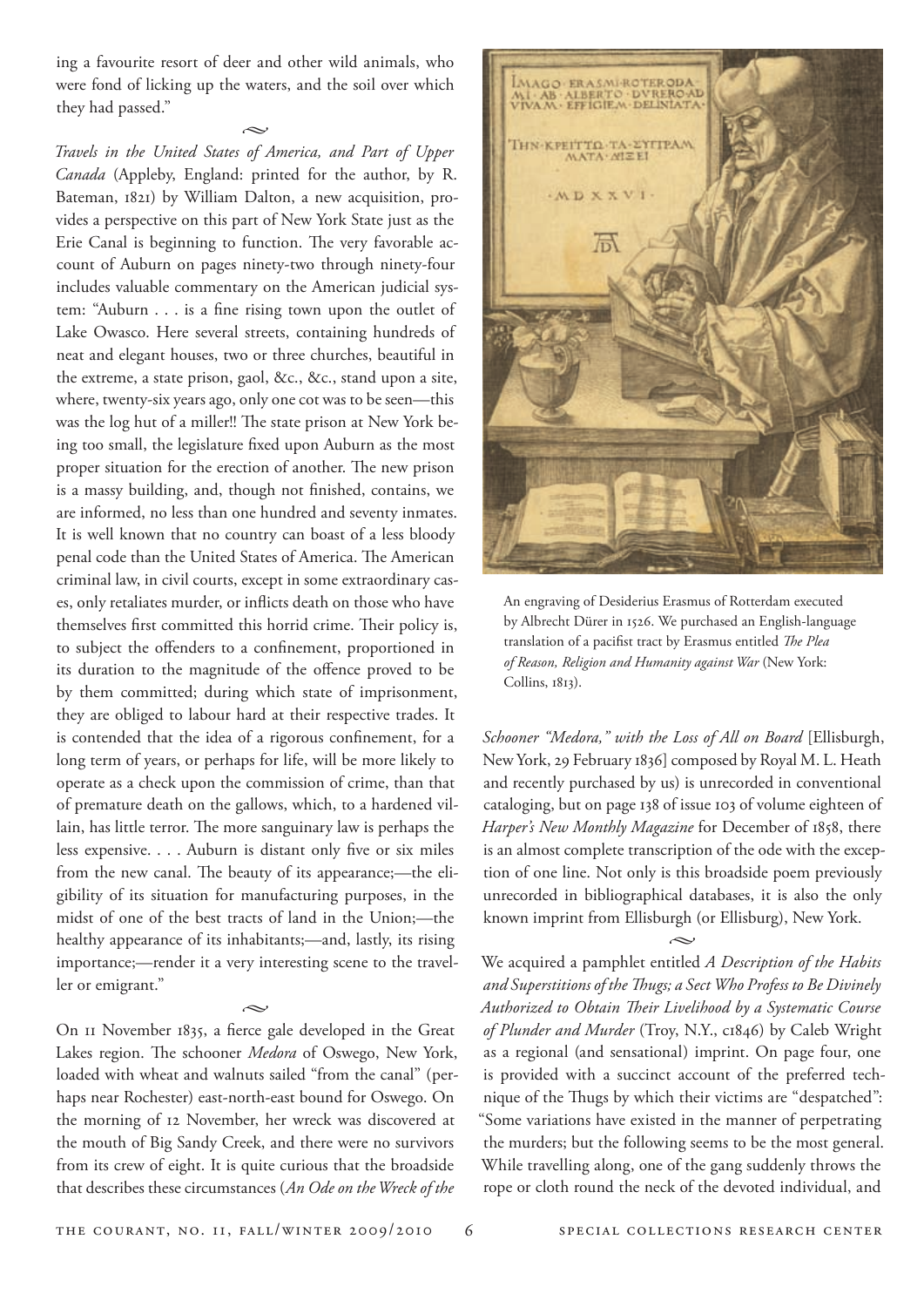retains hold of one end, the other end being seized by an accomplice. The instrument of death, crossed behind the neck, is then drawn very tight, the two Thugs who hold it pressing the head of the victim forwards: a third villain, who is in readiness behind the traveller, seizes him by the legs, and he is thus thrown on the ground. In this situation, there is little opportunity of resistance. The operation of the noose is aided by kicks inflicted in the manner most likely to produce vital injury, and the sufferer is thus quickly despatched."

 $\sim$ 

We recently purchased the pamphlet entitled *Remarks on the Expediency of Abolishing the Punishment of Death* (Philadelphia: Jesper Harding, 1831) by Edward Livingston because it is a very early and rare American pamphlet on the death penalty by an acknowledged legal authority who studied law in the same Albany, New York, office with Alexander Hamilton and Aaron Burr. On page twenty, there is a cogent discussion of the failure of the death penalty: "[A]ll punishments are but experiments to discover what will best prevent crimes; your favourite one of death has been fully tried. By your own account, all nations, since the first institution of society, have practiced it, but you, yourselves, must acknowledge, without success. All we ask then, is that you abandon an experiment which has for five or six thousand years, been progressing under all the variety of forms, which cruel ingenuity could invent; and which, in all ages, under all governments, has been found wanting. You have been obliged reluctantly to confess, that it is inefficient, and to abandon it in minor offences; what charm has it then which makes you cling to it in those of a graver cast? You have made your experiment; it was attended in its operation with an incalculable waste of human life; a deplorable degradation of human intellect; it was found often fatal to the innocent, and it very frequently permitted the guilty to escape. Nor can you complain of any unseasonable interference with your plan that may account for its failure: during the centuries that your system has been in operation, humanity and justice have never interrupted its course; you went on in the work of destruction, always seeing an increase of crime, and always supposing that increased severity was the only remedy to suppress it; the mere forfeiture of life was too mild; tortures were superadded, which nothing but the intelligence of a fiend could invent, to prolong its duration and increase its torments; yet there was no diminution of crime; and it never occurred to you, that mildness might accomplish that which could not be effected by severity."  $\sim$ 

Another reform pamphlet that we recently acquired is entitled *The Plea of Reason, Religion and Humanity against War* (New York: Collins, 1813) by Desiderius Erasmus of Rotterdam. On page twenty-six, the manifest logic of peace is simply but eloquently expressed: "[S]ince peace is confessedly of all things



Images of two chairs in the Mission style produced by the H. C. Dexter Chair Company of Black River, New York.

the best and the happiest, and war, on the contrary, appears to be attended with the greatest possible distress of every kind, and the blackest villainy of which human nature is capable, can we think those men of sound mind or honest hearts, who, when they might enjoy the blessings of peace with little trouble, merely by negociation, go out of their way, rush headlong into every difficulty and danger, to involve a whole people in the horrors of war?"

 $\sim$ 

We recently purchased a pamphlet entitled *An Exposition of the Practicability of Constructing a Great Central Canal, from Lake Erie to Hudson, through the Southern Tier of Counties, in the State of New York* (Westfield, N.Y.: Harvey Newcomb, 1827) by Hercules. On page thirty-one, there is a summary of the argument for another major canal in New York: "I trust it has been satisfactorily shown, to every unprejudiced mind, that another canal must be made somewhere, that a southern one is practicable, that the state ought now to commence it, and that she is able to accomplish it. If such southern canal is practicable, and would cost no more, and produce as great revenue as one parallel with the present one, then of course it ought to be constructed. That the advantage in all these respects is with the southern route, I have endeavoured to show." The proposed route from Lake Erie and connecting to the Susquehanna River would ultimately have reached the Hudson at Kingston. In spite of the cogent arguments advanced in the pamphlet, this southern canal would never be constructed.

We recently had the good fortune to locate a trade catalog that helps to document the development of the Arts and Crafts movement in this region. This was published as *Ye Style Book of Dexter's. Being ye Copyes of Antique Dineing Room and Drawing Room Chairs. Also ye New American Furniture Known as ye Mission and Dutch. Also ye Modern and Artistic Chairs from ye Hands of Our Own Designers* (Black River,

 $\sim$ 

SYRACUSE UNIVERSITY LIBRARY 7 THE COURANT, NO. II, FALL/WINTER 2009/2010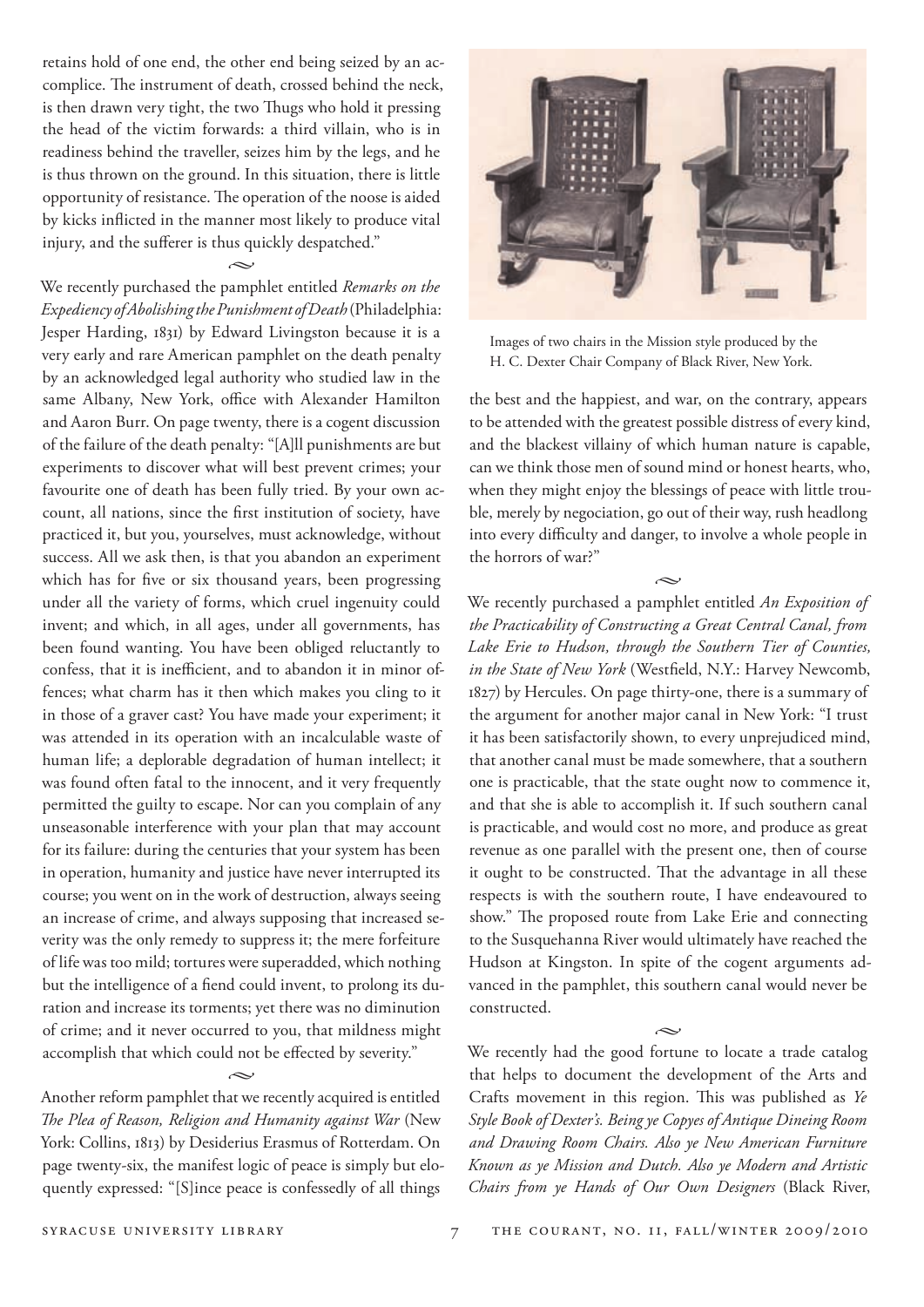

An advertisement found within our Shaker collection for chairs. Through a concerted and carefully coordinated cataloging effort, most of our Shaker material is now represented in our online catalog.

N.Y.: H. C. Dexter Chair Co., n.d.). On page twenty-three, we are presented with a description of the "Ridenour Revival of Arts and Crafts Applied to Wood and Leather": "We are specially proud of our work in Mission Furniture, our Mr. Louis B. Ridenour having made a careful study of the original furniture from the examples found in the Missions of Mexico and California. We were one of the first, if not the first, to appreciate the artistic quality and adaptability of this beautiful furniture for the modern home. We use Native Ash for the beauty of its grain, for its sturdy strength, and because the best examples of the original pieces were made in this wood. Our Dutch Tile Furniture is on Mission lines, without being as severely plain. The old Fireplace Tiles, with which these pieces are incrusted, lend a special charm." A photograph of two of the Mission chairs produced by the H. C. Dexter Chair Company of Black River, New York, appears on page seven of the bulletin.

 $\sim$ 

While the author Stephen Crane did not graduate from Syracuse University, he was a student here briefly. That tenure is sufficient to have given him status as one of "our" writers. Given the strength of the collection that pertains to him, however, we rarely have opportunities to augment these holdings. An astute dealer in Rhode Island spotted an 1899 edition of *The Red Badge of Courage: An Episode of the American Civil War* (New York: D. Appleton, 1899), realized that it was a scarce offering, and included it in his most recent catalog.



Directions for ordering the Shaker chairs that are displayed in the left column on this page of the *Courant*.

After confirming that we lacked it, we added it to a list of splendid items from the same source, several of which are being described as new acquisitions in this issue of the *Courant*.

 $\sim$ William Lloyd Garrison is best known as a fierce abolitionist and editor of the *Liberator* newspaper published in Boston between 1 January 1831 and 1 January 1866. In a rare pamphlet that we have recently acquired, he pronounced his views on the American Colonization Society. *Thoughts on African Colonization: or, An Impartial Exhibition of the Doctrines, Principles and Purposes of the American Colonization Society. Together with the Resolutions, Addresses and Remonstrances of the Free People of Color* (Boston: Garrison and Knapp, 1832) analyzes the goals and strategies of the organization formed to return slaves and even freed blacks to Africa and concludes that they are pernicious. His arguments are captured by these quotations (with modified capitalization) from the running heads in the main body of the pamphlet: the society "is not hostile to slavery," it "apologizes for slavery and slaveholders," it "recognizes slaves as property," it "increases the value of slaves," it "is the enemy of immediate abolition," it "is nourished by fear and selfishness," it "aims at the utter expulsion of the blacks," it "is the disparager of the free blacks," and it "prevents the instruction of the blacks." The original paper wrappers of this publication are present in the rebound volume, and the one that was the original back cover includes a prospectus for Garrison's newspaper of the same period, the *Liberator*.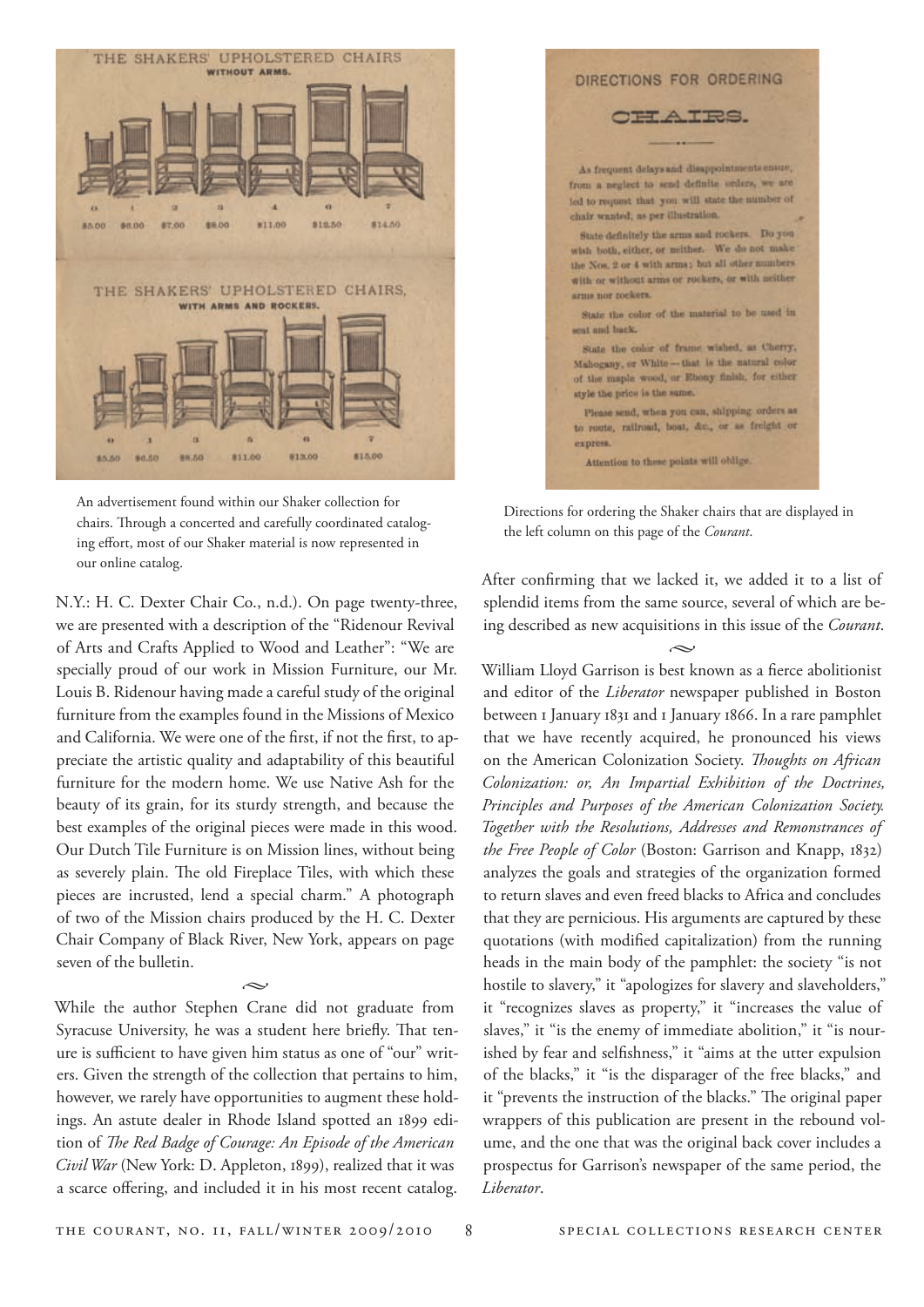We had the edition of *Lucinda; or, The Mountain Mourner* published by Joel Munsell in Albany, New York, in 1852 because we were the recipients of a collection of imprints by this publisher amassed by Henry S. and Olive M. Bannister. We could not, however, resist acquiring the Balston Spa, New York, edition of 1810 of this work published by William Child. Since this epistolary novel by P. D. Manvill is set in the region around Saratoga Springs and in Marcellus, New York, it is a local imprint of great interest to us. This morality tale was the only novel of Mrs. P. D. Manvill, but it was reproduced in many editions. This particular book is accompanied by an unattached folded leaf with an ink drawing of a pair of birds and the inscription "Joseph I. Battles Present for his Teacher Sally Ann Gant." The names of Polly and Marie Battles are written on a free endpaper of the volume.

 $\sim$ 

 $\sim$ 

In November of 1957, we acquired the library of G. Reed Salisbury of Broad Run, Virginia. Salisbury was a graduate of Syracuse University and began collecting rare Americana after World War I. Many of the classic works in this field were thus brought to the Special Collections Research Center. Examples include *The Federalist: A Collection of Essays, Written in Favour of the New Constitution* (1788), Noah Webster's *Dissertations on the English language* (1789), the exceedingly scarce *Fanshawe* by Nathaniel Hawthorne (his first published work, 1828), and the first edition of *The Book of Mormon* (1830). In conjunction with this collecting legacy, a well-known purveyor of books about books in Delaware thought that Salisbury's annotated copy of *A Practical Guide to American Book Collecting (1663–1940)* (New York: Bennett Book Studios, c1941) signed by its author, Whitman Bennett, ought to be part of the documentation of the collection, and so it has been added to our bibliographical holdings.

 $\sim$ We have been fortunate to acquire one of the seminal works on early American history. This particular copy of *A Chronological History of New-England in the Form of Annals* (Boston: Kneeland and Green for S. Gerrish, 1736) by Thomas Prince was probably not in the marketplace for any significant length of time. One of the original subscribers to the volume, Nathaniel Clap, a Congregational minister in Newport, Rhode Island, signed his name on the title page. After the death of Clapp in 1745, Samuel Dunbar, the minister of the First Church in Stoughton, Massachusetts, purchased the copy in 1746. (He would serve as the chaplain to the British troops at Crown Point in 1755.) Dunbar died in 1783, and the book may have become available at that point. A later owner, George B. Chase, a railroad owner from Boston, noted in the volume that he purchased it from William P. Lunt, the antiquarian bookseller, in 1869. (We are indebted to an astute



Plate number sixty of *A Treatise of Architecture, with Remarks and Observations* with its engraving of a column in the "Spanish Order" (London: Richard Ware, 1732) by Sébastien Le Clerc. The dealer's catalog from which we purchased this new acquisition maintained that Thomas Jefferson owned a copy of the original French edition of 1714. It was the next two English editions, however, that greatly expanded the reach of this important eighteenth-century architectural source. Our copy of the English edition of 1732 has the "Remarks and Observations" in volume one and 181 plates in volume two, and both have the signature of William Raines, who was responsible for the creation of Wyton Hall in Yorkshire, England, in 1788.

and learned dealer in Rhode Island for this background and provenance information about the volume.)

 $\sim$ 

In keeping with our collection of material relating to Shaker communities, we have purchased *An Alphabetical Compendium of the Various Sects Which Have Appeared in the World from the Beginning of the Christian Era to the Present Day* (Boston: B. Edes and Sons, 1784) by Hannah Adams because it is "one of the earliest accounts of the Shakers," according to page three of volume two of *Shaker Literature* (Hancock,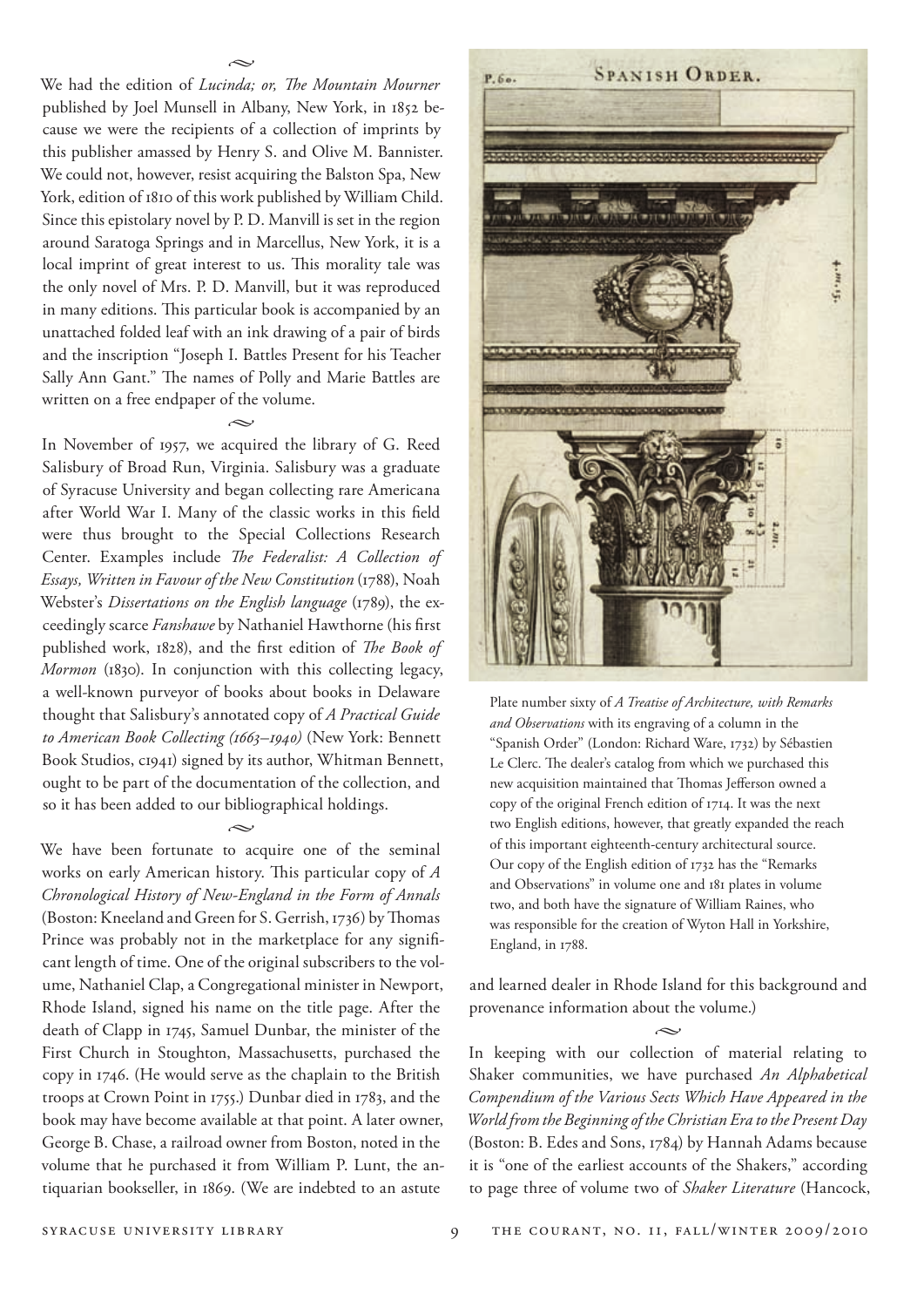Mass.: Shaker Community, 1977) compiled and annotated by Mary L. Richmond. The beginning of the entry on page 172 maintains that "[t]he first who acquired this denomination were *Europeans;* a part of which came from *England* to *New-York* in the year 1774, and being joined by others, they settled at *Nisqueunia,* above *Albany;* from whence they have spread their doctrines, and increased to a considerable number. *Anna-Leese,* whom they stile the *Elect Lady,* is the head of this party. They assert that she is the woman spoken of in the twelfth chapter of Revelations; and that she speaks seventy-two tongues:—And though those tongues are unintelligible to the living, she converses with the dead, who understand her language. They add further, that she is the mother of all the *elect:* that she travails for the whole world: and that no blessing can descend to any person, but only by and through her, and that in the way of her being possessed of their sins, by their confessing and repenting of them, one by one, according to her direction." The conclusion of the entry on page 176 has an explanation of their dancing and utterances during religious observances: "They assert, that their dancing is the token of the great joy and happiness of the new *Jerusalem state,* and denotes the victory over sin. One of the postures which increase among them, is turning round very swift for an hour or two. This they say is to show the great power of God. They sometimes fall on their knees and make a sound like the roaring of many waters, in groans and cries to God, as they say, for the wicked world who persecute them."

We are also most fortunate to have acquired the first essay on transcendentalism. Simply entitled *An Essay on Transcendentalism* (Boston: Crocker and Ruggles, 1842), it was written by Charles Mayo Ellis (it was previously attributed to Ralph Waldo Emerson). The definition of the term transcendentalism is attempted on page eleven: "That belief we term Transcendentalism which maintains that man has ideas, that come not through the five senses, or the powers of reasoning; but are either the result of direct revelation from God, his immediate inspiration, or his immanent presence in the spiritual world. Strictly speaking, then, Transcendentalism is the recognition of this third attribute of humanity, and the inquiry must be into the history of this—the arguments that support it, its effect upon the world, on literature, philosophy, the arts, criticism, religion, and on man in his political, social and moral relations."

 $\sim$ 

Among our recently acquired manuscript collections is that of documentary filmmaker Herbert Kline (1910–99). Arranged by film project, the Herbert Kline Papers span the years between 1919 and 1971 and extend to nearly five linear feet of correspondence, screenplays, and memorabilia of this

 $\sim$ 



A postcard from the Spanish Civil War that was collected by Herbert Kline. The caption proclaims that the defense of Madrid is, in essence, the defense of Catalonia.

chronicler of twentieth-century political crises in Europe and Mexico. His *Heart of Spain* (1937) and *Return to Life* (1938) document the Spanish Civil War. Released between 1939 and 1941, *Crisis, Lights Out in Europe,* and *My Father's House* track the rise of Hitler and fascism, and *The Forgotten Village* illuminates peasant life in Mexico. Kline's work earned him a place on the House Un-American Activities Committee blacklist and limited his film production between 1949 and 1970 to *The Fighter,* based on John Steinbeck's short story "The Mexican." Kline's 1971 film about Mexican artists Diego Rivera and David Alfaro, *Walls of Fire,* was nominated for an Academy Award and won a Golden Globe for best documentary film. Herbert Kline also selected, edited, and wrote commentary for an anthology published in 1985, *New Theatre and Film, 1934 to 1937*, which drew from the issues of the left-wing arts periodical of the same name that he had edited. The collection includes a portion of an unpublished autobiography, "Misadventures of a Film Gypsy," and a remarkable assortment of postcards from the Spanish Civil War (one of which is represented on this page) as well as photographic postcards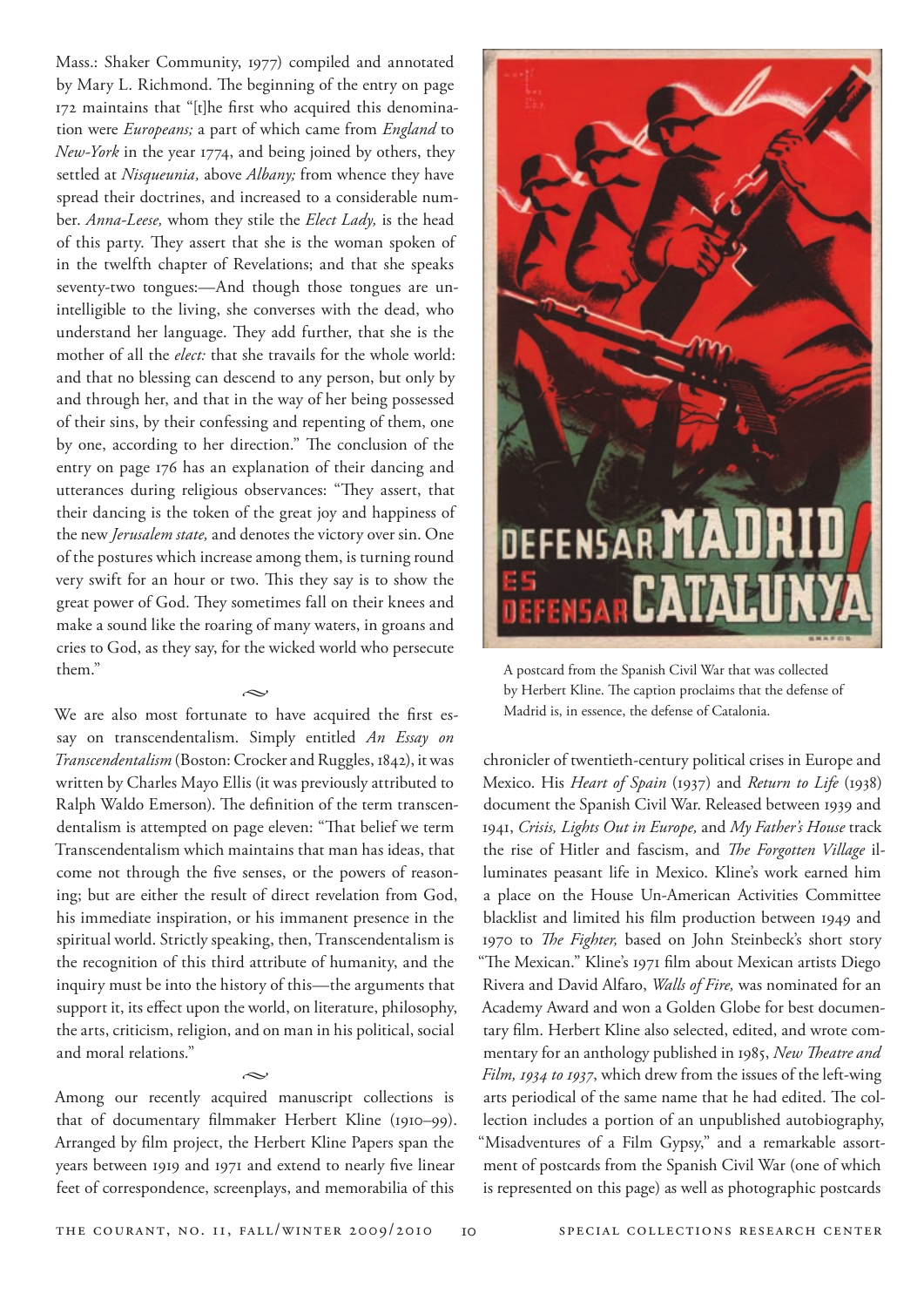### ENCYCLOPEDIA OF THE **NEW YORK SCHOOL POETS**

Literary Movements &

#### **TERENCE DIGGORY**



The cover of a fascinating new compilation of entries on the poets, artists, critics, publications, places, and the milieu that became the New York School of poetry. The *Encyclopedia of the New York School Poets* (New York: Infobase Publishing, c2009) by Terence Diggory is a most impressive compendium that provides both documentation on and analysis of one of the most important movements in American poetry. The poets represented by photographs on the front cover are (left to right) John Ashbery, Anne Waldman, and Ted Berrigan.

issued by the Spanish Ministry of Propaganda. The collection was donated by Elissa Kline, the filmmaker's daughter.

#### Our Collections in Print

Many books, articles, and other publications appear each year that are substantially based on research conducted in our collections. We call attention here to a few works that we have recently received and encourage all of our researchers to keep us informed of their publication activities.

 $\sim$ We have never before printed an image of the cover of a book that is discussed in this section of the *Courant*, and we now enthusiastically make the exception for the *Encyclopedia of the New York School Poets* (New York: Infobase Publishing, c2009) by Terence Diggory. Professor Diggory of Skidmore College is, of course, well known to us. He generously provided the



When the University of Nebraska Press prepared to publish *Rethinking the Fur Trade: Cultures of Exchange in an Atlantic World* (Lincoln, Neb., 2009) edited by Susan Sleeper-Smith, the press naturally wanted to include images of some of the Native Americans prominent in the trade. We were pleased to be able to supply a lithograph of King Hendrick of the Iroquois confederacy that appeared in Henry R. Schoolcraft's *Notes on the Iroquois: Contributions to American History, Antiquities, and General Ethnology* (Albany, N.Y.: Erastus H. Pease, 1847).

introduction to *The Journals of Grace Hartigan, 1951–1955* (copublished by Syracuse University Press and the Special Collections Research Center in 2009). We are pleased to be able to report that this latter volume edited by William T. La Moy and Joseph P. McCaffrey received an honorable mention in the "Also Not to Be Missed" section of the 2010 Big Ten University Press Picks selected by *ForeWord Reviews*. Diggory was approached to assist us in this project precisely because of his prodigious scholarship on the New York School, but the *Encyclopedia of the New York School Poets* firmly establishes him at the very forefront of such studies. There is a reason that this undertaking has not appeared in print before now; this volume represents a formidable amount of compilation and distillation. The entry on John Ashbery is a